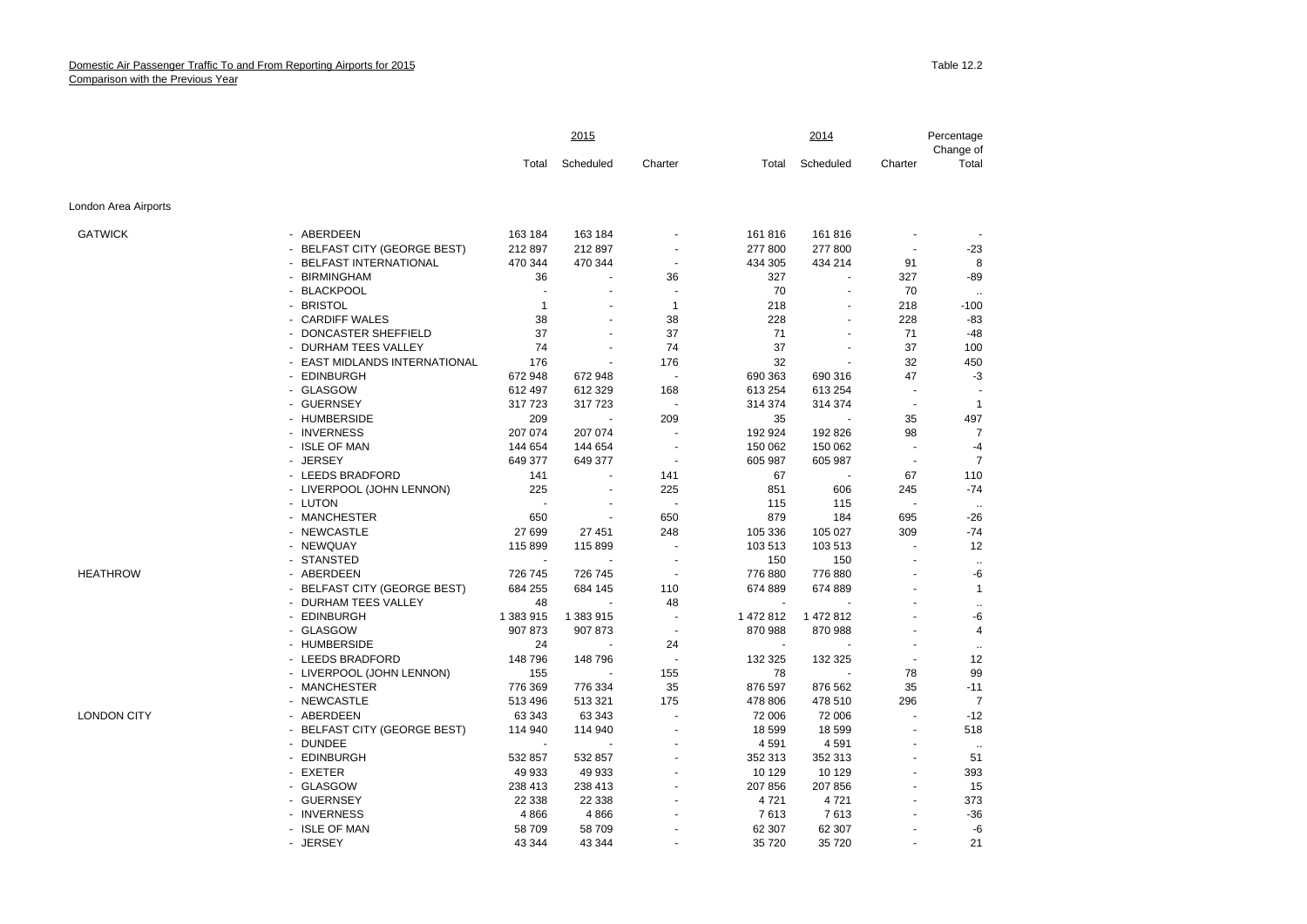|                 |                                            |                | 2015           |                          |                          | 2014      |                          | Percentage<br>Change of           |
|-----------------|--------------------------------------------|----------------|----------------|--------------------------|--------------------------|-----------|--------------------------|-----------------------------------|
|                 |                                            | Total          | Scheduled      | Charter                  | Total                    | Scheduled | Charter                  | Total                             |
| <b>LUTON</b>    | - ABERDEEN                                 | 71 254         | 71 108         | 146                      | 74 541                   | 74 541    | $\overline{\phantom{a}}$ | -4                                |
|                 | - BELFAST CITY (GEORGE BEST)               | $\overline{a}$ |                |                          | 48                       |           | 48                       | $\ddotsc$                         |
|                 | <b>BELFAST INTERNATIONAL</b>               | 295 292        | 294 894        | 398                      | 240 885                  | 240 838   | 47                       | 23                                |
|                 | - BIRMINGHAM                               | 104            |                | 104                      |                          |           |                          | $\cdot$ .                         |
|                 | <b>BLACKPOOL</b><br>$\blacksquare$         |                |                |                          | 71                       |           | 71                       | $\ddotsc$                         |
|                 | <b>BRISTOL</b><br>$\sim$                   | 4              |                | 4                        | 13                       |           | 13                       | -69                               |
|                 | <b>CARDIFF WALES</b><br>$\sim$             | 68             | $\sim$         | 68                       | 169                      |           | 169                      | $-60$                             |
|                 | CITY OF DERRY (EGLINTON)<br>$\blacksquare$ | 31             |                | 31                       |                          |           |                          | $\ddotsc$                         |
|                 | DONCASTER SHEFFIELD                        | 56             |                | 56                       | 128                      |           | 128                      | -56                               |
|                 | <b>DUNDEE</b><br>$\sim$                    | 73             |                | 73                       |                          |           |                          | $\ddot{\phantom{a}}$              |
|                 | - DURHAM TEES VALLEY                       | 407            |                | 407                      | 104                      |           | 104                      | 291                               |
|                 | - EDINBURGH                                | 266 562        | 266 460        | 102                      | 259 670                  | 259 653   | 17                       | 3                                 |
|                 | - EXETER                                   | $\sim$         |                |                          | 327                      |           | 327                      | $\ddotsc$                         |
|                 | <b>GLASGOW</b><br>$\blacksquare$           | 215 052        | 215 010        | 42                       | 270 220                  | 270 119   | 101                      | $-20$                             |
|                 | - HUMBERSIDE                               | 63             |                | 63                       | 139                      |           | 139                      | -55                               |
|                 | - INVERNESS                                | 93 517         | 93 361         | 156                      | 89 630                   | 89 606    | 24                       | $\overline{4}$                    |
|                 | <b>JERSEY</b><br>$\sim$                    | 80             |                | 80                       | 11                       |           | 11                       | 627                               |
|                 | - LEEDS BRADFORD                           | 156            |                | 156                      | $\overline{\phantom{a}}$ |           | ÷,                       |                                   |
|                 |                                            | 438            |                | 438                      | 168                      |           | 168                      | $\ddotsc$<br>161                  |
|                 | - LIVERPOOL (JOHN LENNON)<br>- MANCHESTER  | 696            |                | 696                      | 337                      |           | 337                      | 107                               |
|                 |                                            |                |                |                          |                          |           |                          |                                   |
|                 | - NEWCASTLE                                | 674            |                | 674                      | 723                      | 155       | 568<br>÷.                | $-7$                              |
|                 | - NEWQUAY                                  | 31             |                | 31                       |                          |           |                          | $\ddotsc$                         |
|                 | - NORWICH                                  | 61             |                | 61                       | 73                       |           | 73                       | -16                               |
|                 | - PRESTWICK                                | 10             | $\blacksquare$ | 10                       |                          |           |                          | $\ddotsc$                         |
| SOUTHEND        | ABERDEEN<br>$\sim$                         | 104            | 104            |                          | ä,                       |           | ä,                       | $\ddotsc$                         |
|                 | - BELFAST INTERNATIONAL                    |                |                |                          | 988                      | 988       | ÷,                       | $\ddotsc$                         |
|                 | <b>BLACKPOOL</b><br>$\sim$                 |                |                |                          | 76                       |           | 76                       | $\ddotsc$                         |
|                 | <b>EDINBURGH</b><br>$\sim$                 |                |                |                          | 23748                    | 23748     | $\sim$                   | $\ddotsc$                         |
|                 | - GLASGOW                                  |                |                | ä,                       | 27                       |           | 27                       | $\ddotsc$                         |
|                 | - HUMBERSIDE                               |                |                |                          | 67                       |           | 67                       | $\ddotsc$                         |
|                 | - ISLE OF MAN                              |                |                |                          | 32                       | 32        |                          | $\ddotsc$                         |
|                 | <b>JERSEY</b><br>$\blacksquare$            | 21 669         | 21 669         |                          | 21 743                   | 21 743    |                          |                                   |
|                 | - MANCHESTER                               | 287            |                | 287                      |                          |           |                          | $\ddotsc$                         |
|                 | - NEWQUAY                                  |                |                |                          | 7 1 4 2                  | 7 142     |                          | $\mathbf{r}$                      |
| <b>STANSTED</b> | - ABERDEEN                                 | ÷              |                | $\overline{\phantom{a}}$ | 528                      |           | 528                      | $\ddotsc$                         |
|                 | <b>BELFAST INTERNATIONAL</b>               | 323 659        | 323 659        | ä,                       | 306 883                  | 306 867   | 16                       | 5                                 |
|                 | - BIRMINGHAM                               | 36             |                | 36                       |                          |           |                          | $\ddotsc$                         |
|                 | <b>BOURNEMOUTH</b><br>$\sim$               | 177            | $\blacksquare$ | 177                      | ٠.                       |           | $\sim$                   | $\ddotsc$                         |
|                 | <b>BRISTOL</b><br>$\sim$                   |                |                |                          | 21                       |           | 21                       | $\ddotsc$                         |
|                 | <b>CARDIFF WALES</b><br>$\sim$             | 115            |                | 115                      | 65                       |           | 65                       | 77                                |
|                 | CITY OF DERRY (EGLINTON)<br>$\sim$         | 126 306        | 126 306        |                          | 126 792                  | 126 792   |                          |                                   |
|                 | <b>DUNDEE</b><br>$\sim$                    | 20 377         | 20 377         | $\ddot{\phantom{1}}$     | 15776                    | 15776     |                          | 29                                |
|                 | - EDINBURGH                                | 622 172        | 621 689        | 483                      | 360 251                  | 360 251   |                          | 73                                |
|                 | - GLASGOW                                  | 533 327        | 533 327        |                          | 304 154                  | 304 154   |                          | 75                                |
|                 | <b>GUERNSEY</b><br>$\sim$                  | 26 901         | 26 901         |                          | 24 4 68                  | 24 4 68   |                          | 10                                |
|                 | - ISLE OF MAN                              | 45 973         | 45 973         | ÷,                       |                          |           |                          |                                   |
|                 | <b>JERSEY</b><br>$\blacksquare$            |                |                |                          | 9979                     | 9979      |                          | $\ddotsc$<br>$\ddot{\phantom{a}}$ |
|                 | - LEEDS BRADFORD                           | 41             |                | 41                       |                          |           |                          |                                   |
|                 | - LIVERPOOL (JOHN LENNON)                  | 38             |                | 38                       |                          |           |                          | $\ddotsc$                         |
|                 | - MANCHESTER                               |                |                |                          | 145                      |           | 145                      | $\ddotsc$                         |
|                 |                                            |                |                | 520                      |                          |           |                          |                                   |
|                 | - NEWCASTLE                                | 31 392         | 30 872         |                          |                          |           |                          |                                   |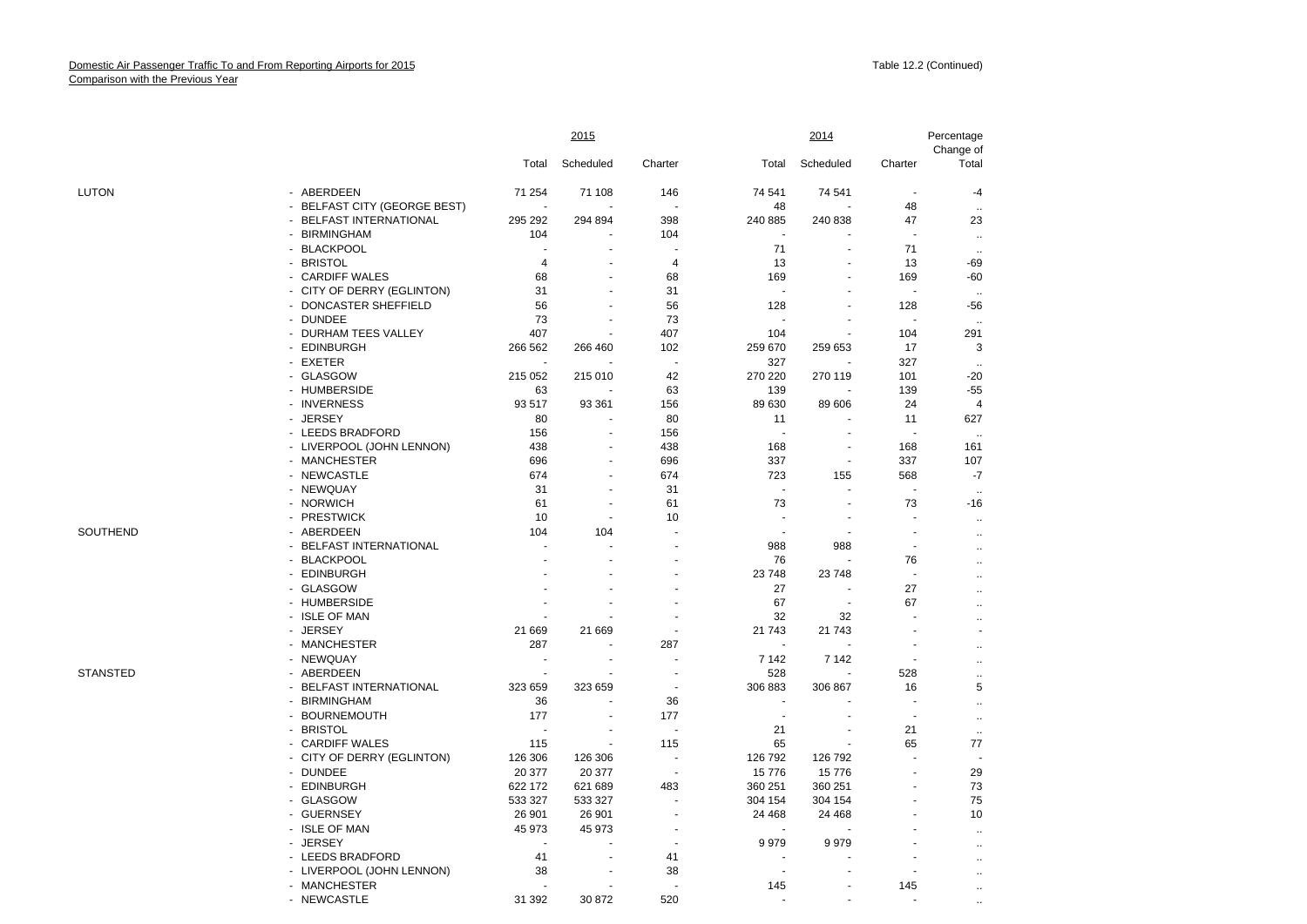|                                   |                                    |         | 2015      |                |         | 2014      |                      | Percentage<br>Change of |
|-----------------------------------|------------------------------------|---------|-----------|----------------|---------|-----------|----------------------|-------------------------|
|                                   |                                    | Total   | Scheduled | Charter        | Total   | Scheduled | Charter              | Total                   |
| STANSTED (Continued)              |                                    |         |           |                |         |           |                      |                         |
|                                   | - NEWQUAY                          | 14 4 38 | 14 4 38   |                |         |           |                      |                         |
| <b>Other Reporting Airports</b>   |                                    |         |           |                |         |           |                      |                         |
| ABERDEEN                          | - BELFAST CITY (GEORGE BEST)       | 40 0 26 | 40 0 26   |                | 37 450  | 37 450    |                      | 7                       |
|                                   | <b>BIRMINGHAM</b>                  | 115 812 | 115812    |                | 125 059 | 124 690   | 369                  | $-7$                    |
|                                   | - BRISTOL                          | 26 447  | 26 447    |                | 31789   | 31 753    | 36                   | $-17$                   |
|                                   | - CARDIFF WALES                    | 10578   | 10578     |                | 12855   | 12855     | ÷,                   | $-18$                   |
|                                   | DONCASTER SHEFFIELD                | 98      |           | 98             |         |           |                      | $\ddotsc$               |
|                                   | - DURHAM TEES VALLEY               | 28 224  | 28 2 24   |                | 35 0 34 | 35 0 34   | $\sim$               | $-19$                   |
|                                   | <b>EAST MIDLANDS INTERNATIONAL</b> | 15 4 80 | 15 4 80   |                | 16702   | 16702     | $\blacksquare$       | $-7$                    |
|                                   | - EDINBURGH                        | 146     |           | 146            | 16      |           | 16                   | 813                     |
|                                   | - FARNBOROUGH                      | 3       |           | 3              |         |           |                      | $\ddotsc$               |
|                                   | - GLASGOW                          |         |           |                | 98      |           | 98                   | $\cdot$ .               |
|                                   | - HUMBERSIDE                       | 30 097  | 30 097    | ä,             | 36 595  | 36 595    | ÷,                   | $-18$                   |
|                                   | - JERSEY                           | 17896   | 17896     |                | 13 009  | 13 009    | $\sim$               | 38                      |
|                                   | - KIRKWALL                         | 48 233  | 48 189    | 44             | 49 081  | 48799     | 282                  | $-2$                    |
|                                   | - LEEDS BRADFORD                   | 9 2 2 6 | 9 2 2 6   |                | 7 0 0 7 | 6937      | 70                   | 32                      |
|                                   | - LIVERPOOL (JOHN LENNON)          |         |           |                | 23      |           | 23                   | $\cdot$ .               |
|                                   | - MANCHESTER                       | 202 623 | 201 205   | 1418           | 226 119 | 223 968   | 2 1 5 1              | $-10$                   |
|                                   | - NEWCASTLE                        | 20788   | 20726     | 62             | 30 168  | 30 129    | 39                   | $-31$                   |
|                                   | - NORWICH                          | 50 584  | 50 584    |                | 60 162  | 60 162    |                      | $-16$                   |
|                                   | - SCATSTA                          | 142 655 | 6668      | 135 987        | 159 930 |           | 159 930              | $-11$                   |
|                                   | - SOUTHAMPTON                      | 13884   | 13884     |                | 13 956  | 13 956    |                      |                         |
|                                   | - STORNOWAY                        | 5 4 6 7 | 5 4 6 7   |                | 6 2 2 2 | 6 2 2 2   |                      | $-12$                   |
|                                   | - SUMBURGH                         | 143 693 | 76 360    | 67 333         | 150 705 | 87 943    | 62762                | $-5$                    |
|                                   | - WICK JOHN O GROATS               | 12774   | 11 462    | 1 3 1 2        | 14 3 65 | 12 603    | 1762                 | $-11$                   |
| ALDERNEY                          | - GUERNSEY                         | 35 778  | 35 7 78   |                | 36 935  | 36 935    | $\ddot{\phantom{1}}$ | -3                      |
|                                   | - JERSEY                           |         |           |                | 30      | 30        | $\ddot{\phantom{1}}$ | $\ddotsc$               |
|                                   | - SOUTHAMPTON                      | 24 000  | 24 000    |                | 24 3 68 | 24 3 68   |                      | $-2$                    |
| ANGLESEY (VALLEY)                 | - CARDIFF WALES                    | 10860   | 10860     | ÷,             | 8786    | 8786      |                      | 24                      |
| <b>BARRA</b>                      | - GLASGOW                          | 10 683  | 10 683    | $\blacksquare$ | 10 5 21 | 10 521    |                      | $\overline{2}$          |
| <b>BELFAST CITY (GEORGE BEST)</b> | - BIRMINGHAM                       | 256 023 | 255 751   | 272            | 260 330 | 260 330   |                      | $-2$                    |
|                                   | - BLACKPOOL                        | 5 3 9 8 | 5 3 9 8   |                |         |           |                      | $\ddotsc$               |
|                                   | - CARDIFF WALES                    | 41 862  | 41 862    |                | 41 006  | 41 006    |                      | $\overline{2}$          |
|                                   | - DONCASTER SHEFFIELD              | 81      | 81        | $\blacksquare$ | 5 7 3 4 | 5734      | $\sim$               | $-99$                   |
|                                   | EAST MIDLANDS INTERNATIONAL        | 148 170 | 148 170   |                | 142 815 | 142 815   | $\sim$               | $\overline{4}$          |
|                                   | - EDINBURGH                        | 137 972 | 137 938   | 34             | 142 304 | 142 264   | 40                   | $-3$                    |
|                                   | - EXETER                           | 34 671  | 34 671    |                | 36 157  | 36 157    | $\ddot{\phantom{1}}$ | -4                      |
|                                   | - GLASGOW                          | 155 157 | 155 132   | 25             | 142 833 | 142 833   |                      | 9                       |
|                                   | - INVERNESS                        | 29 193  | 29 193    |                | 27 180  | 27 180    |                      | $\overline{7}$          |
|                                   | - ISLE OF MAN                      | 20 0 29 | 20 0 29   |                | 26 191  | 26 191    |                      | $-24$                   |
|                                   | - LEEDS BRADFORD                   | 150 842 | 150 842   |                | 156 542 | 156 542   |                      | -4                      |
|                                   | - LIVERPOOL (JOHN LENNON)          | 86 051  | 86 051    |                |         |           |                      | $\ddotsc$               |
|                                   | - MANCHESTER                       | 276 512 | 276 512   |                | 297 467 | 297 467   |                      | $-7$                    |
|                                   | - NEWCASTLE                        | 24 3 35 | 24 3 35   |                | 28 8 82 | 28 8 82   |                      | $-16$                   |
|                                   | - NEWQUAY                          | 1605    | 1 605     |                | 1 5 5 0 | 1550      |                      | $\overline{4}$          |
|                                   | - SOLITHAMPTON                     | 108 528 | 108 528   |                | 106 651 | 106 651   |                      | $\mathcal{P}$           |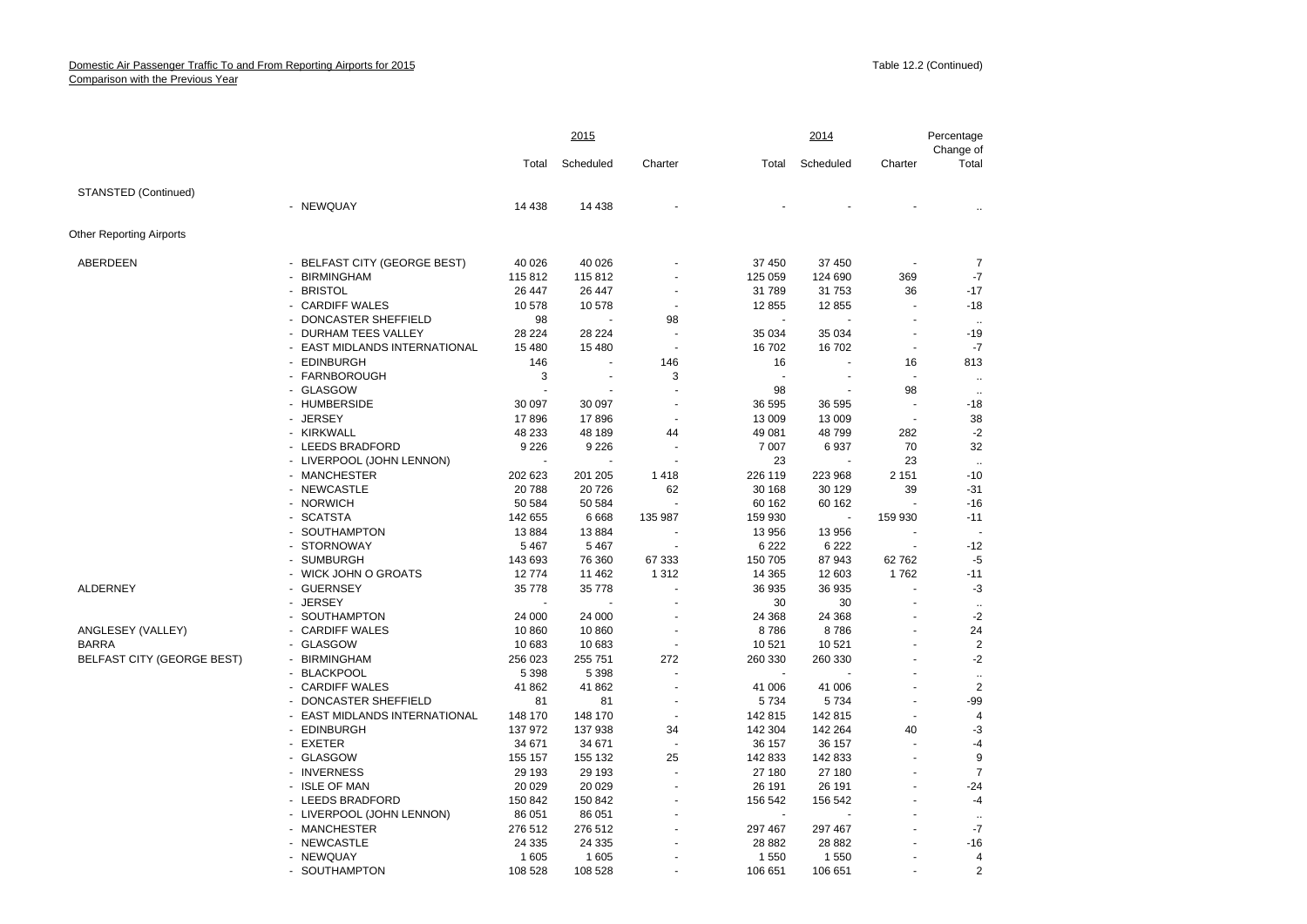|                       |                               |         | 2015           |                          |                          | 2014      |                | Percentage<br>Change of |
|-----------------------|-------------------------------|---------|----------------|--------------------------|--------------------------|-----------|----------------|-------------------------|
|                       |                               | Total   | Scheduled      | Charter                  | Total                    | Scheduled | Charter        | Total                   |
| BELFAST INTERNATIONAL | - BIRMINGHAM                  | 196 202 | 196 084        | 118                      | 179 503                  | 179 254   | 249            | 9                       |
|                       | - BOURNEMOUTH                 | 352     | ÷,             | 352                      | $\sim$                   |           |                |                         |
|                       | - BRISTOL                     | 246 504 | 246 406        | 98                       | 230 833                  | 230 793   | 40             | $\overline{7}$          |
|                       | - CARDIFF WALES               | 317     | 90             | 227                      | 345                      | $\sim$    | 345            | -8                      |
|                       | - EAST MIDLANDS INTERNATIONAL | 47      | ÷.             | 47                       | $\overline{\phantom{a}}$ |           |                | $\ldots$                |
|                       | - EDINBURGH                   | 262773  | 262 684        | 89                       | 235 552                  | 235 552   |                | 12                      |
|                       | - EXETER                      | 192     |                | 192                      | $\sim$                   |           |                | $\ldots$                |
|                       | - FARNBOROUGH                 | 97      | $\overline{a}$ | 97                       | $\overline{\phantom{a}}$ |           |                | $\ddot{\phantom{a}}$    |
|                       | - GLASGOW                     | 266 275 | 265 368        | 907                      | 241 789                  | 241 789   |                | 10                      |
|                       | - JERSEY                      | 10 355  | 10 355         |                          | 6 2 3 3                  | 6 2 3 3   |                | 66                      |
|                       | - LEEDS BRADFORD              | $\sim$  | $\blacksquare$ | $\sim$                   | 94                       | ÷.        | 94             | $\cdot$ .               |
|                       | - LIVERPOOL (JOHN LENNON)     | 426 106 | 426 106        | $\sim$                   | 418 389                  | 418 389   |                | $\overline{2}$          |
|                       | - MANCHESTER                  | 224 497 | 224 356        | 141                      | 204 987                  | 204 987   |                | 10                      |
|                       | - NEWCASTLE                   | 219 499 | 219 499        | $\sim$                   | 196 738                  | 196 738   |                | 12                      |
|                       | - SOUTHAMPTON                 | 190     | $\blacksquare$ | 190                      | $\mathbf{r}$             |           |                | $\ddotsc$               |
| <b>BENBECULA</b>      | - GLASGOW                     | 23 548  | 23 548         | $\sim$                   | 23 049                   | 23 049    |                | $\overline{2}$          |
|                       | - INVERNESS                   | 2 0 5 1 | 2 0 5 1        | ÷,                       | 1 4 3 2                  | 1 4 3 2   |                | 43                      |
|                       | - STORNOWAY                   | 6488    | 6488           | $\overline{\phantom{a}}$ | 6709                     | 6709      | $\sim$         | $-3$                    |
| <b>BIGGIN HILL</b>    | - BIRMINGHAM                  | 73      |                | 73                       |                          |           |                | $\ddot{\phantom{1}}$    |
|                       | - CITY OF DERRY (EGLINTON)    | 35      | $\blacksquare$ | 35                       |                          |           |                | $\ddot{\phantom{1}}$    |
|                       | - EDINBURGH                   | 31      |                | 31                       |                          |           |                | $\ddotsc$               |
|                       | - EXETER                      | 116     | $\sim$         | 116                      |                          |           |                | $\ddot{\phantom{a}}$    |
|                       | - INVERNESS                   | 27      | $\blacksquare$ | 27                       |                          |           |                | $\ddotsc$               |
|                       | - LIVERPOOL (JOHN LENNON)     | 80      |                | 80                       |                          |           |                |                         |
|                       | - NEWCASTLE                   |         |                | ÷.                       | 122                      |           | 122            | $\ddotsc$               |
| <b>BIRMINGHAM</b>     | - BOURNEMOUTH                 |         |                | $\sim$                   | 62                       |           | 62             | $\ddot{\phantom{a}}$    |
|                       | - CITY OF DERRY (EGLINTON)    |         |                | $\overline{\phantom{a}}$ | 42 230                   | 42 230    | $\sim$         | $\ddot{\phantom{1}}$    |
|                       | - DEENETHORPE                 |         |                | $\sim$                   | 1542                     |           | 1542           | $\ldots$                |
|                       | - EDINBURGH                   | 277 911 | 277 644        | 267                      | 284 021                  | 284 021   | $\sim$         | -2                      |
|                       | - EXETER                      | 14      |                | 14                       | $\blacksquare$           |           | $\sim$         | $\ddotsc$               |
|                       | - GLASGOW                     | 226 704 | 226 119        | 585                      | 229 415                  | 229 345   | 70             | $-1$                    |
|                       | - GUERNSEY                    | 33746   | 33 592         | 154                      | 25 089                   | 25 045    | 44             | 35                      |
|                       | - INVERNESS                   | 41 359  | 41 359         | $\sim$                   | 41 224                   | 41 2 24   |                |                         |
|                       | - ISLE OF MAN                 | 42 606  | 42 5 21        | 85                       | 44 341                   | 44 341    | $\sim$         | -4                      |
|                       | - JERSEY                      | 58 735  | 58 735         | $\blacksquare$           | 56 206                   | 56 206    |                | 4                       |
|                       | - LEEDS BRADFORD              | 27      | $\blacksquare$ | 27                       | ÷.                       |           | $\sim$         | $\ddot{\phantom{a}}$    |
|                       | - MANCHESTER                  |         | ÷,             | $\sim$                   | 34                       | ÷.        | 34             | $\ddotsc$               |
|                       | - NEWCASTLE                   | 8 4 9 0 | 8 3 5 6        | 134                      | 8 3 0 5                  | 7939      | 366            | $\overline{2}$          |
|                       | - NEWQUAY                     | 23 659  | 23 659         | ÷,                       | 18 012                   | 18 012    | $\blacksquare$ | 31                      |
|                       | - NORWICH                     |         |                |                          | 103                      |           | 103            | $\ldots$                |
| <b>BLACKPOOL</b>      | - BOURNEMOUTH                 |         | $\sim$         | $\overline{a}$           | 58                       | $\sim$    | 58             | $\ldots$                |
|                       | - CARDIFF WALES               |         |                |                          | 4                        |           | 4              | $\ddotsc$               |
|                       | - ISLE OF MAN                 | 10 339  | 10 339         |                          | 14 8 90                  | 14 8 90   | ÷.             | $-31$                   |
|                       | - NORWICH                     |         |                |                          | 72                       |           | 72             | $\ldots$                |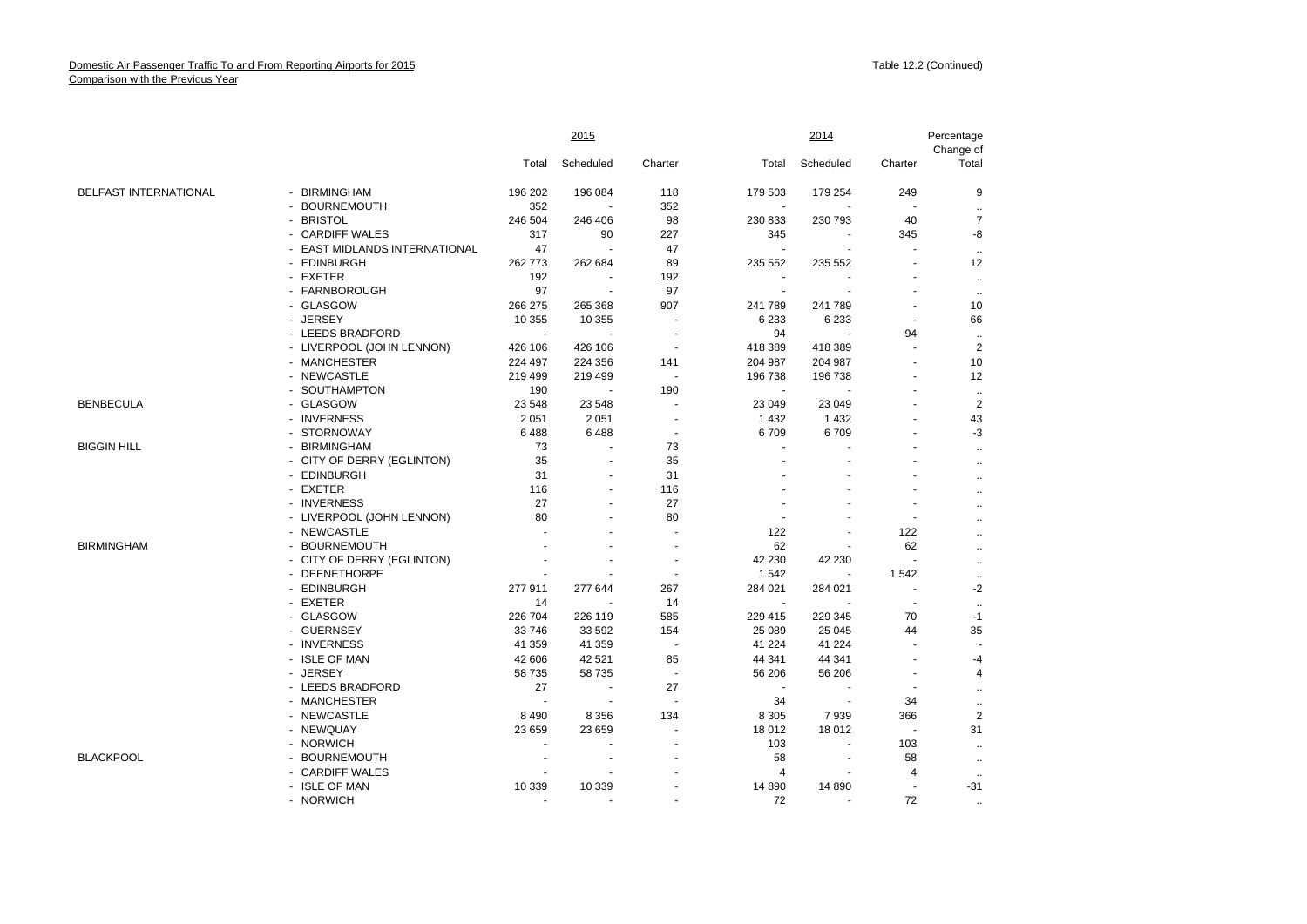|                          |                               |                | 2015                     |                          |                          | 2014                     |         | Percentage<br>Change of |
|--------------------------|-------------------------------|----------------|--------------------------|--------------------------|--------------------------|--------------------------|---------|-------------------------|
|                          |                               | Total          | Scheduled                | Charter                  | Total                    | Scheduled                | Charter | Total                   |
| <b>BOURNEMOUTH</b>       | - CARDIFF WALES               | 60             |                          | 60                       |                          |                          |         | $\ldots$                |
|                          | - DONCASTER SHEFFIELD         | $\overline{a}$ | $\blacksquare$           | $\sim$                   | 41                       | $\sim$                   | 41      |                         |
|                          | - DURHAM TEES VALLEY          | 76             |                          | 76                       |                          |                          |         |                         |
|                          | - EAST MIDLANDS INTERNATIONAL | 34             |                          | 34                       |                          |                          | $\sim$  | $\ddotsc$               |
|                          | - EDINBURGH                   | 340            | ÷,                       | 340                      |                          |                          | $\sim$  |                         |
|                          | - GLASGOW                     | 33 399         | 33 399                   | $\sim$                   | 102                      |                          | 102     | $\ldots$                |
|                          | - GUERNSEY                    | 137            | 52                       | 85                       | 112                      | ä,                       | 112     | $\ddotsc$<br>22         |
|                          | - HUMBERSIDE                  |                |                          |                          | 38                       |                          | 38      |                         |
|                          |                               |                |                          |                          |                          |                          | $\sim$  | $\ddotsc$               |
|                          | - JERSEY                      | 18 012         | 18 0 12                  |                          |                          |                          |         | $\ddot{\phantom{1}}$    |
|                          | - LEEDS BRADFORD              | $\sim$         | $\overline{\phantom{a}}$ | $\blacksquare$           | 33                       |                          | 33      |                         |
|                          | - LIVERPOOL (JOHN LENNON)     | 272            | $\sim$                   | 272                      | 119                      |                          | 119     | 129                     |
|                          | - MANCHESTER                  | 30 644         | 30 238                   | 406                      | 206                      |                          | 206     | $\ddotsc$               |
|                          | - NEWCASTLE                   | 168            | $\sim$                   | 168                      | ÷.                       |                          | ÷.      | $\ddotsc$               |
|                          | - NORWICH                     | 128            |                          | 128                      |                          |                          |         |                         |
| <b>BRISTOL</b>           | - EDINBURGH                   | 351 954        | 351 747                  | 207                      | 322 760                  | 322 760                  | $\sim$  | 9                       |
|                          | - EXETER                      |                |                          |                          | 17                       |                          | 17      | $\ddotsc$               |
|                          | - GLASGOW                     | 267 162        | 267 162                  | ÷.                       | 245 288                  | 245 288                  | ÷.      | 9                       |
|                          | - GUERNSEY                    | 24 248         | 24 248                   | $\overline{\phantom{a}}$ | 23 4 22                  | 23 4 22                  |         | $\overline{4}$          |
|                          | - HAWARDEN                    | 4735           |                          | 4735                     | 5482                     | 40                       | 5442    | $-14$                   |
|                          | - HUMBERSIDE                  | 62             | $\sim$                   | 62                       | $\sim$                   |                          |         | $\ddotsc$               |
|                          | - INVERNESS                   | 82 446         | 82 446                   |                          | 77 594                   | 77 594                   |         | 6                       |
|                          | - ISLE OF MAN                 | 23512          | 23 5 12                  |                          |                          |                          |         | $\ddotsc$               |
|                          | - JERSEY                      | 33 369         | 33 369                   |                          | 35 946                   | 35 946                   | $\sim$  | $-7$                    |
|                          | - LEEDS BRADFORD              | $\overline{a}$ | $\sim$                   | $\sim$                   | 39                       |                          | 39      | $\sim$                  |
|                          | - LIVERPOOL (JOHN LENNON)     | 6              | $\blacksquare$           | 6                        | 141                      | $\sim$                   | 141     | -96                     |
|                          | - NEWCASTLE                   | 169 231        | 169 145                  | 86                       | 174 461                  | 174 461                  | $\sim$  | $-3$                    |
| <b>CAMBRIDGE</b>         | - JERSEY                      | 1741           | $\blacksquare$           | 1741                     | 1531                     |                          | 1 5 3 1 | 14                      |
|                          | - MANCHESTER                  |                | $\sim$                   |                          | 67                       | $\sim$                   | 67      |                         |
| CAMPBELTOWN              | - GLASGOW                     | 8 2 3 4        | 8 2 3 4                  | $\blacksquare$           | 9 3 3 1                  | 9 3 3 1                  |         | $-12$                   |
|                          | - ISLAY                       | 18             | 18                       | $\sim$                   |                          |                          | ÷.      |                         |
| <b>CARDIFF WALES</b>     | - DURHAM TEES VALLEY          | 122            |                          | 122                      |                          |                          |         | $\ddotsc$               |
|                          | - EAST MIDLANDS INTERNATIONAL | 95             | $\blacksquare$           | 95                       |                          |                          | $\sim$  | $\ddotsc$               |
|                          | - EDINBURGH                   | 69 229         | 68 528                   | 701                      | 57 581                   | 57 361                   | 220     | $\ddotsc$<br>20         |
|                          |                               |                |                          |                          |                          |                          |         |                         |
|                          | - EXETER                      | 3              |                          |                          | 34                       | $\overline{\phantom{a}}$ | 34      |                         |
|                          | - FARNBOROUGH                 |                | $\overline{\phantom{a}}$ | 3                        | 131                      |                          | 131     | $-98$                   |
|                          | - GLASGOW                     | 18 136         | 18 011                   | 125                      | 27 866                   | 27 866                   | $\sim$  | $-35$                   |
|                          | - HUMBERSIDE                  | 231            |                          | 231                      | 260                      |                          | 260     | $-11$                   |
|                          | - JERSEY                      | 9 4 3 4        | 9434                     | $\sim$                   | 7926                     | 7926                     |         | 19                      |
|                          | - LEEDS BRADFORD              | 77             | $\overline{a}$           | 77                       | 138                      |                          | 138     | -44                     |
|                          | - LIVERPOOL (JOHN LENNON)     | 340            | $\sim$                   | 340                      | 725                      | ÷.                       | 725     | -53                     |
|                          | - MANCHESTER                  | 622            |                          | 622                      | 624                      |                          | 624     |                         |
|                          | - NEWCASTLE                   | 12 4 12        | 12 044                   | 368                      | 11 778                   | 11 186                   | 592     | 5                       |
|                          | - NORWICH                     | 581            | 417                      | 164                      | 206                      | $\sim$                   | 206     | 182                     |
|                          | - SOUTHAMPTON                 | 59             |                          | 59                       | $\overline{\phantom{a}}$ |                          |         |                         |
| CITY OF DERRY (EGLINTON) | - GLASGOW                     | 75 986         | 75 986                   | ÷.                       | 13314                    | 13 3 14                  |         | 471                     |
|                          | - LIVERPOOL (JOHN LENNON)     | 77 099         | 77 099                   |                          | 81 497                   | 81 497                   |         | -5                      |
|                          | - PRESTWICK                   |                | ÷.                       | $\sim$                   | 52 109                   | 52 109                   |         | $\ddotsc$               |
|                          | - SOUTHAMPTON                 | 170            | $\blacksquare$           | 170                      |                          |                          |         |                         |
| DONCASTER SHEFFIELD      | - ISLE OF MAN                 | 231            | 231                      |                          | 1 0 6 7                  | 1 0 6 7                  |         | $-78$                   |
|                          | - JERSEY                      | 2807           | 2807                     | $\sim$                   | 3 1 6 7                  | 3 1 6 7                  |         | $-11$                   |
|                          | - SOUTHAMPTON                 |                |                          |                          | 11                       | 11                       |         |                         |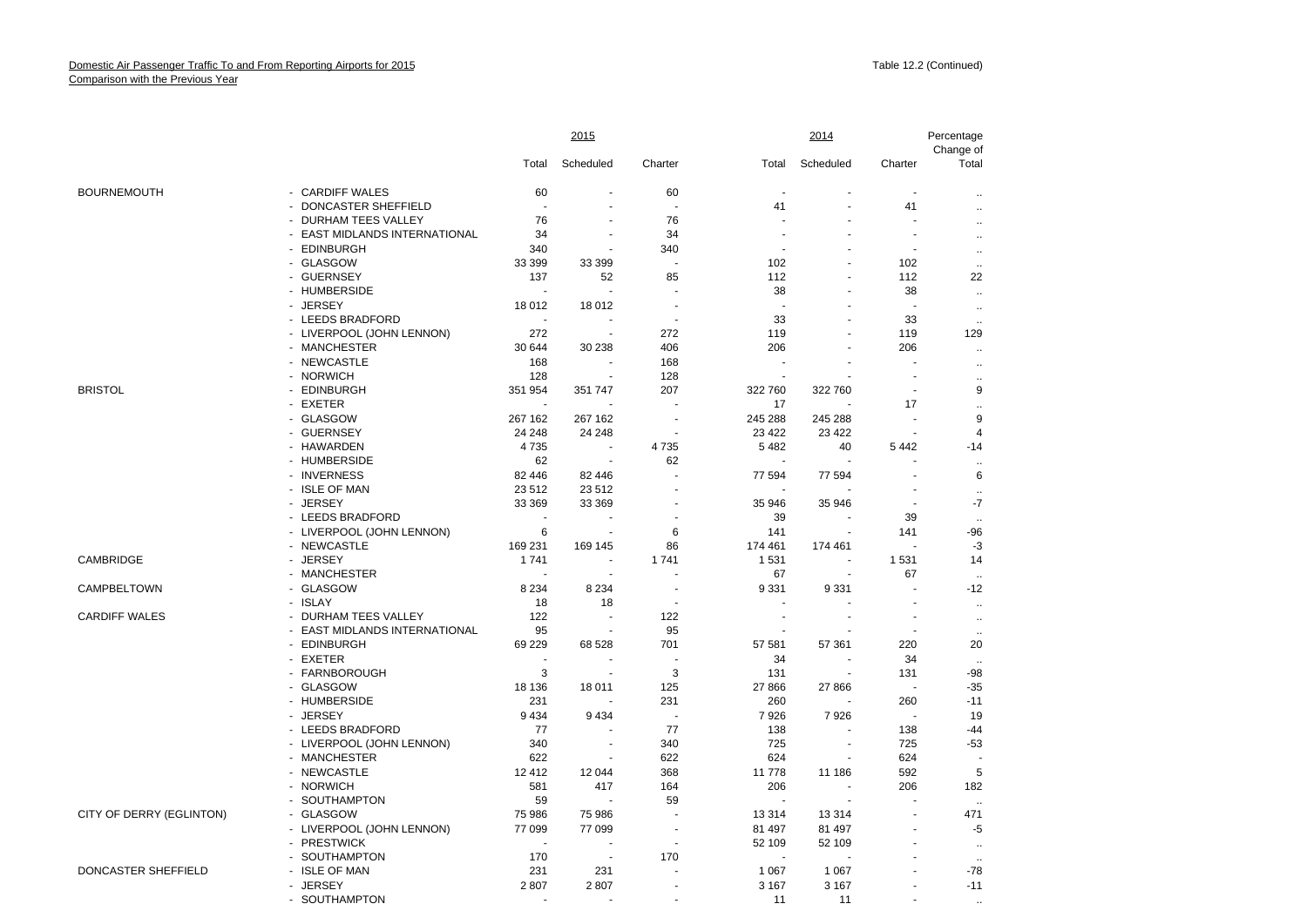|                             |                              |                          | 2015                 |                       |                          | 2014         |                                                                                                                                                                                                                                                                                                             | Percentage<br>Change of |
|-----------------------------|------------------------------|--------------------------|----------------------|-----------------------|--------------------------|--------------|-------------------------------------------------------------------------------------------------------------------------------------------------------------------------------------------------------------------------------------------------------------------------------------------------------------|-------------------------|
|                             |                              | Total                    | Scheduled            | Charter               | Total                    | Scheduled    | Charter                                                                                                                                                                                                                                                                                                     | Total                   |
| <b>DUNDEE</b>               | - FARNBOROUGH                | 9                        | $\blacksquare$       | 9                     |                          | $\mathbf{r}$ | $\sim$                                                                                                                                                                                                                                                                                                      | $\ddotsc$               |
|                             | - JERSEY                     | 1 2 9 1                  | L.                   | 1 2 9 1               | 1553                     |              | 1 5 5 3<br>$\overline{\phantom{a}}$<br>48<br>48<br>62<br>ä,<br>$\sim$<br>$\sim$<br>72<br>ä,<br>ä,<br>$\sim$<br>222<br>751<br>$\sim$<br>$\sim$<br>92<br>$\sim$<br>$\sim$<br>114<br>15<br>$\sim$<br>$\sim$<br>÷.<br>55<br>$\ddot{\phantom{1}}$<br>$\overline{\phantom{a}}$<br>ä,<br>$\ddot{\phantom{1}}$<br>÷ | $-17$                   |
|                             | - LIVERPOOL (JOHN LENNON)    | 80                       | $\blacksquare$       | 80                    |                          |              |                                                                                                                                                                                                                                                                                                             | $\ddotsc$               |
|                             | - MANCHESTER                 | $\overline{\phantom{a}}$ |                      | $\sim$                | 48                       |              |                                                                                                                                                                                                                                                                                                             | $\ddotsc$               |
|                             | - SUMBURGH                   |                          |                      | $\tilde{\phantom{a}}$ | 48                       | ä,           |                                                                                                                                                                                                                                                                                                             | $\ddotsc$               |
| <b>DURHAM TEES VALLEY</b>   | - FARNBOROUGH                | 73                       |                      | 73                    | 62                       |              |                                                                                                                                                                                                                                                                                                             | 18                      |
|                             | - GLASGOW                    | 12                       | ä,                   | 12                    | ÷.                       |              |                                                                                                                                                                                                                                                                                                             | $\ddotsc$               |
|                             | - JERSEY                     | 2 4 0 8                  | 2 4 0 8              | $\sim$                | 2 1 1 3                  | 2 1 1 3      |                                                                                                                                                                                                                                                                                                             | 14                      |
|                             | - NEWCASTLE                  | 5                        | 5                    |                       | $\overline{\phantom{a}}$ |              |                                                                                                                                                                                                                                                                                                             | $\sim$                  |
|                             | - NORWICH                    | 15                       | 15                   |                       | 72                       | ÷.           |                                                                                                                                                                                                                                                                                                             | $-79$                   |
|                             | - SOUTHAMPTON                |                          |                      |                       | 2                        | 2            |                                                                                                                                                                                                                                                                                                             | $\ddotsc$               |
| EAST MIDLANDS INTERNATIONAL | <b>EDINBURGH</b>             | 95 307                   | 95 307               |                       | 92 683                   | 92 683       |                                                                                                                                                                                                                                                                                                             | 3                       |
|                             | - FARNBOROUGH                | 76                       |                      | 76                    |                          |              |                                                                                                                                                                                                                                                                                                             | $\ddot{\phantom{1}}$    |
|                             | - GLASGOW                    | 94 954                   | 94 954               |                       | 91 901                   | 91 901       |                                                                                                                                                                                                                                                                                                             | 3                       |
|                             | - GUERNSEY                   | 30 893                   | 30 893               |                       | 26 932                   | 26 932       |                                                                                                                                                                                                                                                                                                             | 15                      |
|                             | - HUMBERSIDE                 | 50                       | 50                   |                       | $\mathbf{r}$             |              |                                                                                                                                                                                                                                                                                                             | $\ddot{\phantom{a}}$    |
|                             | - JERSEY                     | 30 538                   | 30 538               |                       | 35 518                   | 35 518       |                                                                                                                                                                                                                                                                                                             | $-14$                   |
|                             | - MANCHESTER                 |                          | ÷,                   | $\sim$                | 222                      |              |                                                                                                                                                                                                                                                                                                             | $\ddotsc$               |
|                             | - NEWCASTLE                  | 288                      | $\sim$               | 288                   | 751                      |              |                                                                                                                                                                                                                                                                                                             | $-62$                   |
|                             | - NORWICH                    | 39                       | 39                   | $\sim$                |                          |              |                                                                                                                                                                                                                                                                                                             | $\sim$                  |
|                             | - SOUTHAMPTON                | 68                       | $\ddot{\phantom{1}}$ | 68                    | $\overline{a}$           |              |                                                                                                                                                                                                                                                                                                             | $\ddotsc$               |
|                             | - STORNOWAY                  | 248                      | ÷,                   | 248                   | 92                       | ÷.           |                                                                                                                                                                                                                                                                                                             | 170                     |
| <b>EDAY</b>                 | - KIRKWALL                   | 684                      | 684                  | ÷.                    | 563                      | 563          |                                                                                                                                                                                                                                                                                                             | 21                      |
| <b>EDINBURGH</b>            | - EXETER                     | 45 115                   | 45 115               | $\sim$                | 38 265                   | 38 265       |                                                                                                                                                                                                                                                                                                             | 18                      |
|                             | - FARNBOROUGH                | 37                       | $\blacksquare$       | 37                    | 114                      |              |                                                                                                                                                                                                                                                                                                             | $-68$                   |
|                             | - INVERNESS                  | ÷,                       | ÷.                   |                       | 39                       | 24           |                                                                                                                                                                                                                                                                                                             | $\sim$                  |
|                             | - JERSEY                     | 6412                     | 6412                 |                       | 3 1 6 4                  | 3 1 6 4      |                                                                                                                                                                                                                                                                                                             | 103                     |
|                             | - KIRKWALL                   | 44 530                   | 44 530               |                       | 45 444                   | 45 444       |                                                                                                                                                                                                                                                                                                             | $-2$                    |
|                             | - LIVERPOOL (JOHN LENNON)    | 2776                     | 2776                 |                       |                          |              |                                                                                                                                                                                                                                                                                                             | $\mathbf{r}$ .          |
|                             | - MANCHESTER                 | 114 095                  | 114 095              |                       | 109 279                  | 109 224      |                                                                                                                                                                                                                                                                                                             | $\overline{4}$          |
|                             | - NEWQUAY                    | 2 3 5 8                  | 2 3 5 8              |                       | 2 3 3 2                  | 2 3 3 2      |                                                                                                                                                                                                                                                                                                             | $\mathbf{1}$            |
|                             | - NORWICH                    | 29 260                   | 29 260               |                       | 28 460                   | 28 460       |                                                                                                                                                                                                                                                                                                             | 3                       |
|                             | - SOUTHAMPTON                | 194 058                  | 194 058              |                       | 203 151                  | 203 151      |                                                                                                                                                                                                                                                                                                             | $-4$                    |
|                             | - STORNOWAY                  | 20 607                   | 20 607               |                       | 20 497                   | 20 497       |                                                                                                                                                                                                                                                                                                             |                         |
|                             | - SUMBURGH                   | 44786                    | 44786                |                       | 45 011                   | 45 011       |                                                                                                                                                                                                                                                                                                             |                         |
|                             | - WICK JOHN O GROATS         | 11 067                   | 11 067               |                       | 11 718                   | 11718        |                                                                                                                                                                                                                                                                                                             | $-6$                    |
| <b>EXETER</b>               | - GLASGOW                    | 3059                     | 3 0 5 9              |                       | 20725                    | 20725        |                                                                                                                                                                                                                                                                                                             | $-85$                   |
|                             | - GUERNSEY                   | 25 0 76                  | 25 0 76              |                       | 22 650                   | 22 650       |                                                                                                                                                                                                                                                                                                             | 11                      |
|                             | - ISLES OF SCILLY (ST.MARYS) | 14 002                   | 14 002               |                       | 15 399                   | 15 3 9 9     |                                                                                                                                                                                                                                                                                                             | -9                      |
|                             | - JERSEY                     | 37 590                   | 37 590               | $\sim$                | 34 950                   | 34 950       |                                                                                                                                                                                                                                                                                                             | 8                       |
|                             | - LEEDS BRADFORD             | 25                       |                      | 25                    | $\sim$                   |              |                                                                                                                                                                                                                                                                                                             | $\ddotsc$               |
|                             | - MANCHESTER                 | 127 644                  | 127 566              | 78                    | 109 038                  | 108 771      | 267                                                                                                                                                                                                                                                                                                         | 17                      |
|                             | - NEWCASTLE                  | 35 883                   | 35 795               | 88                    | 12 844                   | 12 844       | $\overline{\phantom{a}}$                                                                                                                                                                                                                                                                                    | 179                     |
|                             | - NEWQUAY                    | 47                       | 45                   | $\overline{2}$        | 13                       | 13           | ÷.                                                                                                                                                                                                                                                                                                          | 262                     |
|                             | - NORWICH                    | 55                       |                      | 55                    |                          |              |                                                                                                                                                                                                                                                                                                             |                         |
| <b>FAIR ISLE</b>            | - LERWICK (TINGWALL)         | 2 3 0 5                  | 2 3 0 5              |                       | 2 4 3 6                  | 2 4 3 6      |                                                                                                                                                                                                                                                                                                             | $-5$                    |
|                             | - SUMBURGH                   | 112                      | 112                  |                       | 90                       | 90           |                                                                                                                                                                                                                                                                                                             | 24                      |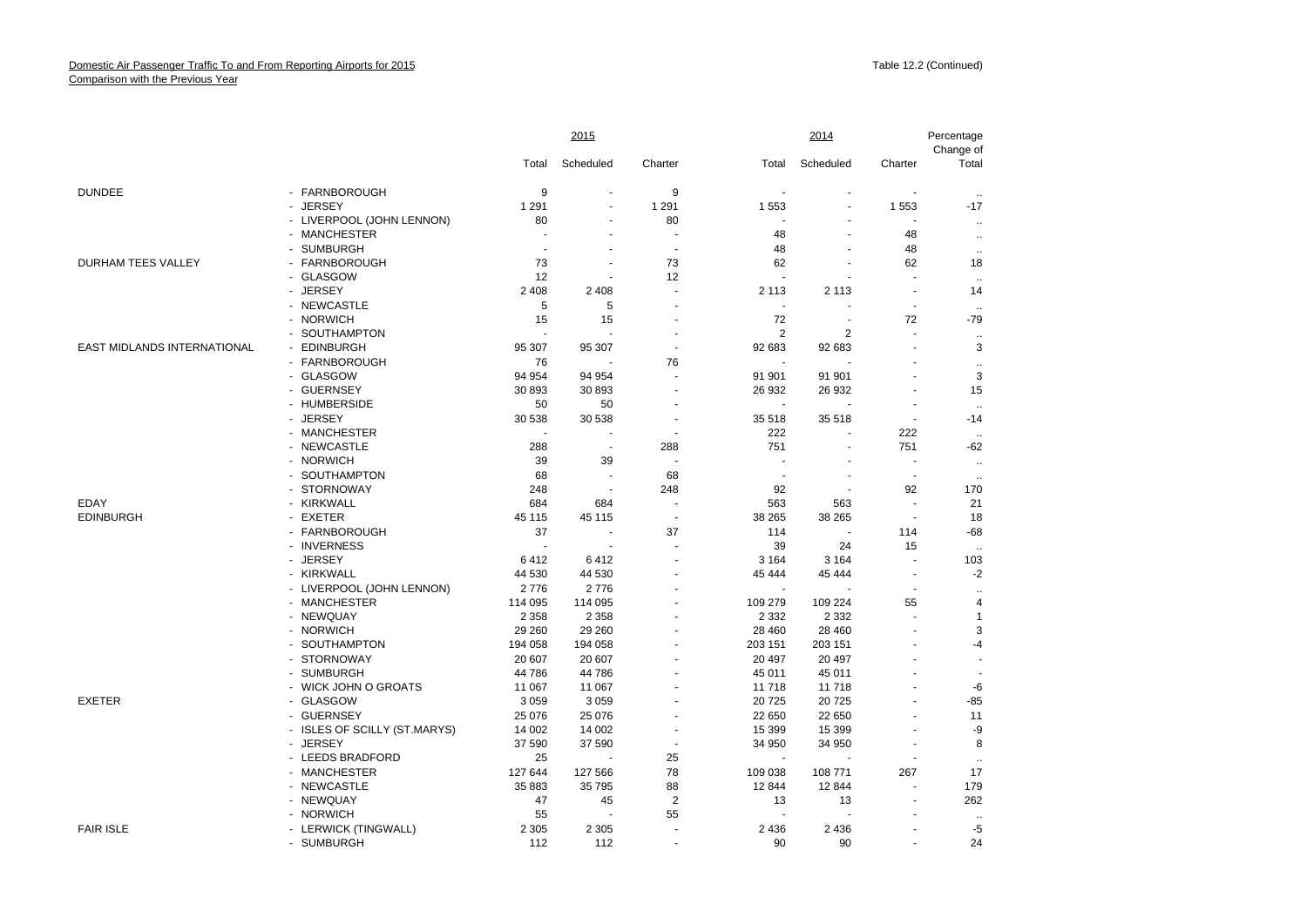|                        |                           |                          | 2015                 |                          |                | 2014           |                          | Percentage<br>Change of  |
|------------------------|---------------------------|--------------------------|----------------------|--------------------------|----------------|----------------|--------------------------|--------------------------|
|                        |                           | Total                    | Scheduled            | Charter                  | Total          | Scheduled      | Charter                  | Total                    |
| <b>FARNBOROUGH</b>     | - GLASGOW                 | 6                        | $\overline{a}$       | 6                        |                |                | ÷,                       |                          |
|                        | - LEEDS BRADFORD          | 9                        | ÷.                   | 9                        |                |                | ÷,                       |                          |
|                        | - LIVERPOOL (JOHN LENNON) | 196                      |                      | 196                      | 210            |                | 210                      | $-7$                     |
|                        | - MANCHESTER              | 160                      | $\ddot{\phantom{1}}$ | 160                      | 309            |                | 309                      | $-48$                    |
|                        | - NEWCASTLE               | 39                       | ÷.                   | 39                       | 170            |                | 170                      | $-77$                    |
|                        | - NORWICH                 | ÷.                       | $\overline{a}$       | $\tilde{\phantom{a}}$    | 121            |                | 121                      | $\sim$                   |
|                        | - WICK JOHN O GROATS      | 12                       | $\blacksquare$       | 12                       | $\sim$         |                | $\overline{a}$           | $\ldots$                 |
| <b>FOULA</b>           | - LERWICK (TINGWALL)      | 1 0 6 3                  | 1 0 6 3              |                          | 971            | 971            | $\overline{\phantom{a}}$ | 9                        |
| <b>GLASGOW</b>         | - GUERNSEY                |                          |                      |                          | 97             |                | 97                       | $\ldots$                 |
|                        | - HUMBERSIDE              |                          |                      |                          | 10             | $\overline{a}$ | 10                       | ä.                       |
|                        | - INVERNESS               |                          |                      |                          | 67             |                | 67                       | $\sim$                   |
|                        | - ISLAY                   | 28 6 98                  | 28 698               |                          | 27 196         | 27 196         |                          | 6                        |
|                        | - ISLE OF MAN             | 9 9 0 1                  | 9 9 0 1              |                          | 7549           | 7549           |                          | 31                       |
|                        | - JERSEY                  | 34 665                   | 34 665               |                          | 33 984         | 33 984         | ÷,                       | 2                        |
|                        | - KIRKWALL                | 17 372                   | 17 372               |                          | 17 345         | 17 345         |                          | $\overline{\phantom{a}}$ |
|                        | - LEEDS BRADFORD          | 8 3 3 2                  | 8 3 3 2              | $\sim$                   | 9779           | 9779           | $\sim$                   | $-15$                    |
|                        | - LIVERPOOL (JOHN LENNON) | 16                       |                      | 16                       | 146            |                | 146                      | $-89$                    |
|                        | - MANCHESTER              | 45 389                   | 45 248               | 141                      | 68 311         | 68 152         | 159                      | $-34$                    |
|                        | - NEWCASTLE               | 12                       |                      | 12                       |                |                |                          | $\ddot{\phantom{a}}$     |
|                        | - PRESTWICK               | 304                      | 304                  | $\overline{\phantom{a}}$ | $\sim$         |                | $\overline{a}$           | $\ddotsc$                |
|                        | - SOUTHAMPTON             | 158 310                  | 158 310              |                          | 173 007        | 173 007        |                          | -8                       |
|                        | - STORNOWAY               | 62 413                   | 62 413               |                          | 61 921         | 61 921         | ÷,                       |                          |
|                        | - SUMBURGH                | 28 5 9 9                 | 28 5 9 9             |                          | 24 4 96        | 24 4 96        |                          | 17                       |
|                        | - TIREE                   | 8675                     | 8675                 |                          | 7996           | 7996           | ä,                       | 8                        |
| <b>GLOUCESTERSHIRE</b> | - ISLE OF MAN             | 11718                    | 11718                |                          | 14 581         | 14 581         | ÷,                       | $-20$                    |
|                        | - JERSEY                  | 534                      | 534                  | $\overline{\phantom{a}}$ | 560            | 560            | ÷.                       | $-5$                     |
| <b>GUERNSEY</b>        | - HAVERFORD WEST          | 26                       |                      | 26                       | $\blacksquare$ |                |                          | $\ddotsc$                |
|                        | - JERSEY                  | 127 014                  | 126 838              | 176                      | 131 677        | 131 677        |                          | $-4$                     |
|                        | - LIVERPOOL (JOHN LENNON) | 128                      | 128                  | $\overline{a}$           | ÷,             |                |                          | $\sim$                   |
|                        | - MANCHESTER              | 67733                    | 67733                | $\sim$                   | 63 295         | 63 295         |                          | $\overline{7}$           |
|                        | - NEWQUAY                 | 37                       |                      | 37                       |                |                |                          | $\ddotsc$                |
|                        | - NORWICH                 | 651                      | 649                  | $\overline{2}$           | 923            | 923            |                          | $-29$                    |
|                        | - SOUTHAMPTON             | 140 425                  | 140 425              |                          | 178 950        | 178 950        | $\overline{a}$           | -22                      |
| <b>HUMBERSIDE</b>      | - JERSEY                  | 2 3 8 5                  | 2 3 8 5              |                          | 2550           | 2550           |                          | -6                       |
|                        | - LEEDS BRADFORD          | $\overline{\phantom{a}}$ | ä,                   | $\blacksquare$           | 91             |                | 91                       | $\ldots$                 |
|                        | - LIVERPOOL (JOHN LENNON) | 168                      |                      | 168                      | J.             |                | $\overline{\phantom{a}}$ | $\ddot{\phantom{1}}$     |
|                        | - NEWCASTLE               |                          | $\overline{a}$       | $\overline{a}$           | 33             |                | 33                       | $\ddotsc$                |
|                        | - NORWICH                 | 48                       | $\sim$               | 48                       | 324            | 261            | 63                       | $-85$                    |
|                        | - SOUTHAMPTON             | 33                       |                      | 33                       | 37             |                | 37                       | $-11$                    |
| <b>INVERNESS</b>       | - JERSEY                  | 2 0 8 0                  | 2025                 | 55                       | 1790           | 1790           | $\overline{a}$           | 16                       |
|                        | - KIRKWALL                | 19919                    | 19919                | $\blacksquare$           | 19 111         | 19 111         | $\sim$                   | 4                        |
|                        | - LEEDS BRADFORD          | 39                       | 39                   | $\blacksquare$           |                |                | $\overline{\phantom{a}}$ |                          |
|                        | - MANCHESTER              | 84 492                   | 84 436               | 56                       | 70 462         | 70 439         | 23                       | 20                       |
|                        | - NEWCASTLE               | 24                       |                      | 24                       |                |                | $\overline{\phantom{a}}$ | $\ddotsc$                |
|                        | - STORNOWAY               | 27 133                   | 26 923               | 210                      | 29 362         | 28 872         | 490                      | -8                       |
|                        | - SUMBURGH                | 3733                     | 3733                 |                          | 3 4 0 1        | 3 4 0 1        | ÷                        | 10                       |
|                        | - WICK JOHN O GROATS      |                          |                      |                          | 22             | 22             | $\overline{a}$           | $\ddot{\phantom{a}}$     |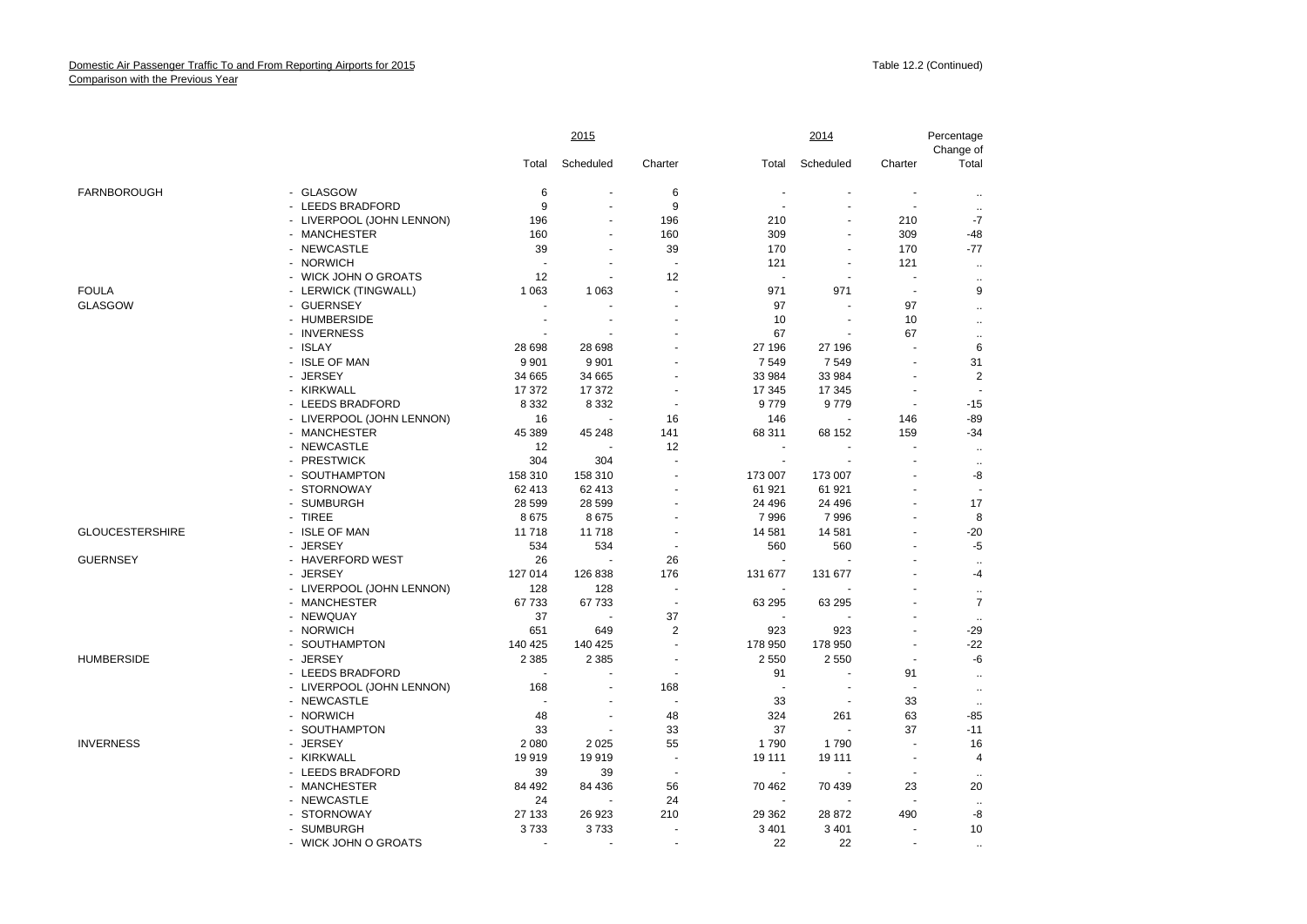| Scheduled<br>Scheduled<br>Total<br>Charter<br>Charter<br>Total<br>Total<br><b>ISLE OF MAN</b><br>- JERSEY<br>384<br>384<br>٠<br>- LEEDS BRADFORD<br>146<br>146<br>ä.<br>- LIVERPOOL (JOHN LENNON)<br>200 784<br>200 784<br>198 243<br>198 243<br>$\mathbf{1}$<br>÷.<br>158 896<br>158 871<br>25<br>$-3$<br>- MANCHESTER<br>163 666<br>163 666<br>$\overline{a}$<br>- NEWCASTLE<br>4 4 0 9<br>4 4 0 9<br>4573<br>4573<br>$-4$<br>$\sim$<br>$-32$<br><b>ISLES OF SCILLY (ST.MARYS)</b><br>- NEWQUAY<br>19 982<br>19 982<br>29 5 91<br>29 5 91<br>208<br><b>JERSEY</b><br>- LEEDS BRADFORD<br>50 035<br>50 035<br>16 224<br>16 224<br>91 039<br>91 039<br>18<br>- LIVERPOOL (JOHN LENNON)<br>107 637<br>107 637<br>50 652<br>50 652<br>3 4 5 2<br>$-11$<br>- MANCHESTER<br>56 693<br>53 241<br>- NEWCASTLE<br>17853<br>17853<br>14720<br>14720<br>21<br>- NORWICH<br>2773<br>2773<br>2786<br>2786<br>$\sim$<br>$\sim$<br>- OXFORD (KIDLINGTON)<br>1 0 9 0<br>1 0 9 0<br>$\overline{a}$<br>$\ddotsc$<br>- SOUTHAMPTON<br>118 862<br>118 862<br>154 962<br>$-23$<br>154 962<br>$\sim$<br>- STORNOWAY<br>197<br>197<br><b>KIRKWALL</b><br>-6<br>- NORTH RONALDSAY<br>5 6 24<br>5 6 2 4<br>6 0 03<br>6 0 0 3<br>- PAPA WESTRAY<br>4 8 0 2<br>6<br>4 8 0 2<br>4520<br>4520<br>8<br>- SANDAY<br>3 1 2 6<br>2 9 0 5<br>3 1 2 6<br>2 9 0 5<br>- STRONSAY<br>3 2 8 2<br>3 2 8 2<br>3 2 7 4<br>3 2 7 4<br>$\overline{a}$<br>8 4 2 9<br>8828<br>$-5$<br>- SUMBURGH<br>8 4 2 9<br>8828<br>- WESTRAY<br>3630<br>3630<br>3 4 9 6<br>3 4 9 6<br>4<br><b>LEEDS BRADFORD</b><br>- NORWICH<br>17<br>17<br>$\ddotsc$<br>45 772<br>45 716<br>56<br>27 317<br>68<br>- SOUTHAMPTON<br>27 317<br>$\overline{\phantom{a}}$<br>$-48$<br><b>LERWICK (TINGWALL)</b><br>- OUT SKERRIES<br>69<br>69<br>132<br>130<br>$\overline{2}$<br>- PAPA STOUR<br>129<br>64<br>64<br>28<br>28<br>$\sim$<br>- WHALSAY<br>10<br>10<br>$\overline{\phantom{a}}$<br>$\overline{\phantom{a}}$<br>$\ddot{\phantom{a}}$<br>LIVERPOOL (JOHN LENNON)<br>- NEWCASTLE<br>478<br>278<br>278<br>72<br>478<br>$\overline{a}$<br>5 2 2 4<br>- NEWQUAY<br>5 2 2 4<br>5 1 9 0<br>5 1 9 0<br>- NORWICH<br>220<br>220<br>168<br>31<br>168<br>- OXFORD (KIDLINGTON)<br>72<br>72<br>$\blacksquare$<br>$\ddot{\phantom{a}}$<br>- PRESTWICK<br>85<br>85<br>$\sim$<br>$\sim$<br>$\ddotsc$<br>17<br>- SOUTHAMPTON<br>351<br>351<br>300<br>300<br>$-16$<br><b>MANCHESTER</b><br>- NEWCASTLE<br>712<br>712<br>849<br>849<br>- NEWQUAY<br>23<br>54 580<br>54 580<br>44 541<br>44 541<br>$\sim$<br>÷.<br>- NORWICH<br>27 702<br>27 356<br>346<br>29 6 68<br>29 5 68<br>100<br>$-7$<br>$-5$<br>149 884<br>149 657<br>227<br>157 807<br>181<br>- SOUTHAMPTON<br>157 626<br>- STORNOWAY<br>68<br>68<br>$\sim$<br>$\sim$<br><b>NEWCASTLE</b><br>- NEWQUAY<br>2 1 4 8<br>2 1 4 8<br>2 4 0 6<br>2 4 0 6<br>$-11$<br>$\overline{\phantom{a}}$<br>- NORWICH<br>189<br>78<br>189<br>106<br>106<br>- PRESTWICK<br>10<br>10<br>ä,<br>$\blacksquare$<br>$\overline{\phantom{a}}$<br>$\ddot{\phantom{a}}$<br>- SOUTHAMPTON<br>109 367<br>109 141<br>226<br>99 501<br>367<br>10<br>99 134<br><b>NORWICH</b><br>- SOUTHAMPTON<br>38<br>38<br>$\blacksquare$<br>$\ddotsc$<br><b>PEMBREY</b><br>- SUMBURGH<br>43<br>43<br>$\ddotsc$<br>5<br>22 066 390 21 828 426<br>237 964<br>21 101 435 20 842 309<br>259 126 |  | 2015 |  | 2014 | Percentage<br>Change of |
|-------------------------------------------------------------------------------------------------------------------------------------------------------------------------------------------------------------------------------------------------------------------------------------------------------------------------------------------------------------------------------------------------------------------------------------------------------------------------------------------------------------------------------------------------------------------------------------------------------------------------------------------------------------------------------------------------------------------------------------------------------------------------------------------------------------------------------------------------------------------------------------------------------------------------------------------------------------------------------------------------------------------------------------------------------------------------------------------------------------------------------------------------------------------------------------------------------------------------------------------------------------------------------------------------------------------------------------------------------------------------------------------------------------------------------------------------------------------------------------------------------------------------------------------------------------------------------------------------------------------------------------------------------------------------------------------------------------------------------------------------------------------------------------------------------------------------------------------------------------------------------------------------------------------------------------------------------------------------------------------------------------------------------------------------------------------------------------------------------------------------------------------------------------------------------------------------------------------------------------------------------------------------------------------------------------------------------------------------------------------------------------------------------------------------------------------------------------------------------------------------------------------------------------------------------------------------------------------------------------------------------------------------------------------------------------------------------------------------------------------------------------------------------------------------------------------------------------------------------------------------------------------------------------------------------------------------------------------------------------------------------------------------------------------------------------------------------------------------------------------------------------------------------------------------------------------------------------------------------------------------------------------------------------------------------------------------|--|------|--|------|-------------------------|
|                                                                                                                                                                                                                                                                                                                                                                                                                                                                                                                                                                                                                                                                                                                                                                                                                                                                                                                                                                                                                                                                                                                                                                                                                                                                                                                                                                                                                                                                                                                                                                                                                                                                                                                                                                                                                                                                                                                                                                                                                                                                                                                                                                                                                                                                                                                                                                                                                                                                                                                                                                                                                                                                                                                                                                                                                                                                                                                                                                                                                                                                                                                                                                                                                                                                                                                         |  |      |  |      |                         |
| <b>Total All Reporting Airports</b>                                                                                                                                                                                                                                                                                                                                                                                                                                                                                                                                                                                                                                                                                                                                                                                                                                                                                                                                                                                                                                                                                                                                                                                                                                                                                                                                                                                                                                                                                                                                                                                                                                                                                                                                                                                                                                                                                                                                                                                                                                                                                                                                                                                                                                                                                                                                                                                                                                                                                                                                                                                                                                                                                                                                                                                                                                                                                                                                                                                                                                                                                                                                                                                                                                                                                     |  |      |  |      |                         |
|                                                                                                                                                                                                                                                                                                                                                                                                                                                                                                                                                                                                                                                                                                                                                                                                                                                                                                                                                                                                                                                                                                                                                                                                                                                                                                                                                                                                                                                                                                                                                                                                                                                                                                                                                                                                                                                                                                                                                                                                                                                                                                                                                                                                                                                                                                                                                                                                                                                                                                                                                                                                                                                                                                                                                                                                                                                                                                                                                                                                                                                                                                                                                                                                                                                                                                                         |  |      |  |      |                         |
|                                                                                                                                                                                                                                                                                                                                                                                                                                                                                                                                                                                                                                                                                                                                                                                                                                                                                                                                                                                                                                                                                                                                                                                                                                                                                                                                                                                                                                                                                                                                                                                                                                                                                                                                                                                                                                                                                                                                                                                                                                                                                                                                                                                                                                                                                                                                                                                                                                                                                                                                                                                                                                                                                                                                                                                                                                                                                                                                                                                                                                                                                                                                                                                                                                                                                                                         |  |      |  |      |                         |
|                                                                                                                                                                                                                                                                                                                                                                                                                                                                                                                                                                                                                                                                                                                                                                                                                                                                                                                                                                                                                                                                                                                                                                                                                                                                                                                                                                                                                                                                                                                                                                                                                                                                                                                                                                                                                                                                                                                                                                                                                                                                                                                                                                                                                                                                                                                                                                                                                                                                                                                                                                                                                                                                                                                                                                                                                                                                                                                                                                                                                                                                                                                                                                                                                                                                                                                         |  |      |  |      |                         |
|                                                                                                                                                                                                                                                                                                                                                                                                                                                                                                                                                                                                                                                                                                                                                                                                                                                                                                                                                                                                                                                                                                                                                                                                                                                                                                                                                                                                                                                                                                                                                                                                                                                                                                                                                                                                                                                                                                                                                                                                                                                                                                                                                                                                                                                                                                                                                                                                                                                                                                                                                                                                                                                                                                                                                                                                                                                                                                                                                                                                                                                                                                                                                                                                                                                                                                                         |  |      |  |      |                         |
|                                                                                                                                                                                                                                                                                                                                                                                                                                                                                                                                                                                                                                                                                                                                                                                                                                                                                                                                                                                                                                                                                                                                                                                                                                                                                                                                                                                                                                                                                                                                                                                                                                                                                                                                                                                                                                                                                                                                                                                                                                                                                                                                                                                                                                                                                                                                                                                                                                                                                                                                                                                                                                                                                                                                                                                                                                                                                                                                                                                                                                                                                                                                                                                                                                                                                                                         |  |      |  |      |                         |
|                                                                                                                                                                                                                                                                                                                                                                                                                                                                                                                                                                                                                                                                                                                                                                                                                                                                                                                                                                                                                                                                                                                                                                                                                                                                                                                                                                                                                                                                                                                                                                                                                                                                                                                                                                                                                                                                                                                                                                                                                                                                                                                                                                                                                                                                                                                                                                                                                                                                                                                                                                                                                                                                                                                                                                                                                                                                                                                                                                                                                                                                                                                                                                                                                                                                                                                         |  |      |  |      |                         |
|                                                                                                                                                                                                                                                                                                                                                                                                                                                                                                                                                                                                                                                                                                                                                                                                                                                                                                                                                                                                                                                                                                                                                                                                                                                                                                                                                                                                                                                                                                                                                                                                                                                                                                                                                                                                                                                                                                                                                                                                                                                                                                                                                                                                                                                                                                                                                                                                                                                                                                                                                                                                                                                                                                                                                                                                                                                                                                                                                                                                                                                                                                                                                                                                                                                                                                                         |  |      |  |      |                         |
|                                                                                                                                                                                                                                                                                                                                                                                                                                                                                                                                                                                                                                                                                                                                                                                                                                                                                                                                                                                                                                                                                                                                                                                                                                                                                                                                                                                                                                                                                                                                                                                                                                                                                                                                                                                                                                                                                                                                                                                                                                                                                                                                                                                                                                                                                                                                                                                                                                                                                                                                                                                                                                                                                                                                                                                                                                                                                                                                                                                                                                                                                                                                                                                                                                                                                                                         |  |      |  |      |                         |
|                                                                                                                                                                                                                                                                                                                                                                                                                                                                                                                                                                                                                                                                                                                                                                                                                                                                                                                                                                                                                                                                                                                                                                                                                                                                                                                                                                                                                                                                                                                                                                                                                                                                                                                                                                                                                                                                                                                                                                                                                                                                                                                                                                                                                                                                                                                                                                                                                                                                                                                                                                                                                                                                                                                                                                                                                                                                                                                                                                                                                                                                                                                                                                                                                                                                                                                         |  |      |  |      |                         |
|                                                                                                                                                                                                                                                                                                                                                                                                                                                                                                                                                                                                                                                                                                                                                                                                                                                                                                                                                                                                                                                                                                                                                                                                                                                                                                                                                                                                                                                                                                                                                                                                                                                                                                                                                                                                                                                                                                                                                                                                                                                                                                                                                                                                                                                                                                                                                                                                                                                                                                                                                                                                                                                                                                                                                                                                                                                                                                                                                                                                                                                                                                                                                                                                                                                                                                                         |  |      |  |      |                         |
|                                                                                                                                                                                                                                                                                                                                                                                                                                                                                                                                                                                                                                                                                                                                                                                                                                                                                                                                                                                                                                                                                                                                                                                                                                                                                                                                                                                                                                                                                                                                                                                                                                                                                                                                                                                                                                                                                                                                                                                                                                                                                                                                                                                                                                                                                                                                                                                                                                                                                                                                                                                                                                                                                                                                                                                                                                                                                                                                                                                                                                                                                                                                                                                                                                                                                                                         |  |      |  |      |                         |
|                                                                                                                                                                                                                                                                                                                                                                                                                                                                                                                                                                                                                                                                                                                                                                                                                                                                                                                                                                                                                                                                                                                                                                                                                                                                                                                                                                                                                                                                                                                                                                                                                                                                                                                                                                                                                                                                                                                                                                                                                                                                                                                                                                                                                                                                                                                                                                                                                                                                                                                                                                                                                                                                                                                                                                                                                                                                                                                                                                                                                                                                                                                                                                                                                                                                                                                         |  |      |  |      |                         |
|                                                                                                                                                                                                                                                                                                                                                                                                                                                                                                                                                                                                                                                                                                                                                                                                                                                                                                                                                                                                                                                                                                                                                                                                                                                                                                                                                                                                                                                                                                                                                                                                                                                                                                                                                                                                                                                                                                                                                                                                                                                                                                                                                                                                                                                                                                                                                                                                                                                                                                                                                                                                                                                                                                                                                                                                                                                                                                                                                                                                                                                                                                                                                                                                                                                                                                                         |  |      |  |      |                         |
|                                                                                                                                                                                                                                                                                                                                                                                                                                                                                                                                                                                                                                                                                                                                                                                                                                                                                                                                                                                                                                                                                                                                                                                                                                                                                                                                                                                                                                                                                                                                                                                                                                                                                                                                                                                                                                                                                                                                                                                                                                                                                                                                                                                                                                                                                                                                                                                                                                                                                                                                                                                                                                                                                                                                                                                                                                                                                                                                                                                                                                                                                                                                                                                                                                                                                                                         |  |      |  |      |                         |
|                                                                                                                                                                                                                                                                                                                                                                                                                                                                                                                                                                                                                                                                                                                                                                                                                                                                                                                                                                                                                                                                                                                                                                                                                                                                                                                                                                                                                                                                                                                                                                                                                                                                                                                                                                                                                                                                                                                                                                                                                                                                                                                                                                                                                                                                                                                                                                                                                                                                                                                                                                                                                                                                                                                                                                                                                                                                                                                                                                                                                                                                                                                                                                                                                                                                                                                         |  |      |  |      |                         |
|                                                                                                                                                                                                                                                                                                                                                                                                                                                                                                                                                                                                                                                                                                                                                                                                                                                                                                                                                                                                                                                                                                                                                                                                                                                                                                                                                                                                                                                                                                                                                                                                                                                                                                                                                                                                                                                                                                                                                                                                                                                                                                                                                                                                                                                                                                                                                                                                                                                                                                                                                                                                                                                                                                                                                                                                                                                                                                                                                                                                                                                                                                                                                                                                                                                                                                                         |  |      |  |      |                         |
|                                                                                                                                                                                                                                                                                                                                                                                                                                                                                                                                                                                                                                                                                                                                                                                                                                                                                                                                                                                                                                                                                                                                                                                                                                                                                                                                                                                                                                                                                                                                                                                                                                                                                                                                                                                                                                                                                                                                                                                                                                                                                                                                                                                                                                                                                                                                                                                                                                                                                                                                                                                                                                                                                                                                                                                                                                                                                                                                                                                                                                                                                                                                                                                                                                                                                                                         |  |      |  |      |                         |
|                                                                                                                                                                                                                                                                                                                                                                                                                                                                                                                                                                                                                                                                                                                                                                                                                                                                                                                                                                                                                                                                                                                                                                                                                                                                                                                                                                                                                                                                                                                                                                                                                                                                                                                                                                                                                                                                                                                                                                                                                                                                                                                                                                                                                                                                                                                                                                                                                                                                                                                                                                                                                                                                                                                                                                                                                                                                                                                                                                                                                                                                                                                                                                                                                                                                                                                         |  |      |  |      |                         |
|                                                                                                                                                                                                                                                                                                                                                                                                                                                                                                                                                                                                                                                                                                                                                                                                                                                                                                                                                                                                                                                                                                                                                                                                                                                                                                                                                                                                                                                                                                                                                                                                                                                                                                                                                                                                                                                                                                                                                                                                                                                                                                                                                                                                                                                                                                                                                                                                                                                                                                                                                                                                                                                                                                                                                                                                                                                                                                                                                                                                                                                                                                                                                                                                                                                                                                                         |  |      |  |      |                         |
|                                                                                                                                                                                                                                                                                                                                                                                                                                                                                                                                                                                                                                                                                                                                                                                                                                                                                                                                                                                                                                                                                                                                                                                                                                                                                                                                                                                                                                                                                                                                                                                                                                                                                                                                                                                                                                                                                                                                                                                                                                                                                                                                                                                                                                                                                                                                                                                                                                                                                                                                                                                                                                                                                                                                                                                                                                                                                                                                                                                                                                                                                                                                                                                                                                                                                                                         |  |      |  |      |                         |
|                                                                                                                                                                                                                                                                                                                                                                                                                                                                                                                                                                                                                                                                                                                                                                                                                                                                                                                                                                                                                                                                                                                                                                                                                                                                                                                                                                                                                                                                                                                                                                                                                                                                                                                                                                                                                                                                                                                                                                                                                                                                                                                                                                                                                                                                                                                                                                                                                                                                                                                                                                                                                                                                                                                                                                                                                                                                                                                                                                                                                                                                                                                                                                                                                                                                                                                         |  |      |  |      |                         |
|                                                                                                                                                                                                                                                                                                                                                                                                                                                                                                                                                                                                                                                                                                                                                                                                                                                                                                                                                                                                                                                                                                                                                                                                                                                                                                                                                                                                                                                                                                                                                                                                                                                                                                                                                                                                                                                                                                                                                                                                                                                                                                                                                                                                                                                                                                                                                                                                                                                                                                                                                                                                                                                                                                                                                                                                                                                                                                                                                                                                                                                                                                                                                                                                                                                                                                                         |  |      |  |      |                         |
|                                                                                                                                                                                                                                                                                                                                                                                                                                                                                                                                                                                                                                                                                                                                                                                                                                                                                                                                                                                                                                                                                                                                                                                                                                                                                                                                                                                                                                                                                                                                                                                                                                                                                                                                                                                                                                                                                                                                                                                                                                                                                                                                                                                                                                                                                                                                                                                                                                                                                                                                                                                                                                                                                                                                                                                                                                                                                                                                                                                                                                                                                                                                                                                                                                                                                                                         |  |      |  |      |                         |
|                                                                                                                                                                                                                                                                                                                                                                                                                                                                                                                                                                                                                                                                                                                                                                                                                                                                                                                                                                                                                                                                                                                                                                                                                                                                                                                                                                                                                                                                                                                                                                                                                                                                                                                                                                                                                                                                                                                                                                                                                                                                                                                                                                                                                                                                                                                                                                                                                                                                                                                                                                                                                                                                                                                                                                                                                                                                                                                                                                                                                                                                                                                                                                                                                                                                                                                         |  |      |  |      |                         |
|                                                                                                                                                                                                                                                                                                                                                                                                                                                                                                                                                                                                                                                                                                                                                                                                                                                                                                                                                                                                                                                                                                                                                                                                                                                                                                                                                                                                                                                                                                                                                                                                                                                                                                                                                                                                                                                                                                                                                                                                                                                                                                                                                                                                                                                                                                                                                                                                                                                                                                                                                                                                                                                                                                                                                                                                                                                                                                                                                                                                                                                                                                                                                                                                                                                                                                                         |  |      |  |      |                         |
|                                                                                                                                                                                                                                                                                                                                                                                                                                                                                                                                                                                                                                                                                                                                                                                                                                                                                                                                                                                                                                                                                                                                                                                                                                                                                                                                                                                                                                                                                                                                                                                                                                                                                                                                                                                                                                                                                                                                                                                                                                                                                                                                                                                                                                                                                                                                                                                                                                                                                                                                                                                                                                                                                                                                                                                                                                                                                                                                                                                                                                                                                                                                                                                                                                                                                                                         |  |      |  |      |                         |
|                                                                                                                                                                                                                                                                                                                                                                                                                                                                                                                                                                                                                                                                                                                                                                                                                                                                                                                                                                                                                                                                                                                                                                                                                                                                                                                                                                                                                                                                                                                                                                                                                                                                                                                                                                                                                                                                                                                                                                                                                                                                                                                                                                                                                                                                                                                                                                                                                                                                                                                                                                                                                                                                                                                                                                                                                                                                                                                                                                                                                                                                                                                                                                                                                                                                                                                         |  |      |  |      |                         |
|                                                                                                                                                                                                                                                                                                                                                                                                                                                                                                                                                                                                                                                                                                                                                                                                                                                                                                                                                                                                                                                                                                                                                                                                                                                                                                                                                                                                                                                                                                                                                                                                                                                                                                                                                                                                                                                                                                                                                                                                                                                                                                                                                                                                                                                                                                                                                                                                                                                                                                                                                                                                                                                                                                                                                                                                                                                                                                                                                                                                                                                                                                                                                                                                                                                                                                                         |  |      |  |      |                         |
|                                                                                                                                                                                                                                                                                                                                                                                                                                                                                                                                                                                                                                                                                                                                                                                                                                                                                                                                                                                                                                                                                                                                                                                                                                                                                                                                                                                                                                                                                                                                                                                                                                                                                                                                                                                                                                                                                                                                                                                                                                                                                                                                                                                                                                                                                                                                                                                                                                                                                                                                                                                                                                                                                                                                                                                                                                                                                                                                                                                                                                                                                                                                                                                                                                                                                                                         |  |      |  |      |                         |
|                                                                                                                                                                                                                                                                                                                                                                                                                                                                                                                                                                                                                                                                                                                                                                                                                                                                                                                                                                                                                                                                                                                                                                                                                                                                                                                                                                                                                                                                                                                                                                                                                                                                                                                                                                                                                                                                                                                                                                                                                                                                                                                                                                                                                                                                                                                                                                                                                                                                                                                                                                                                                                                                                                                                                                                                                                                                                                                                                                                                                                                                                                                                                                                                                                                                                                                         |  |      |  |      |                         |
|                                                                                                                                                                                                                                                                                                                                                                                                                                                                                                                                                                                                                                                                                                                                                                                                                                                                                                                                                                                                                                                                                                                                                                                                                                                                                                                                                                                                                                                                                                                                                                                                                                                                                                                                                                                                                                                                                                                                                                                                                                                                                                                                                                                                                                                                                                                                                                                                                                                                                                                                                                                                                                                                                                                                                                                                                                                                                                                                                                                                                                                                                                                                                                                                                                                                                                                         |  |      |  |      |                         |
|                                                                                                                                                                                                                                                                                                                                                                                                                                                                                                                                                                                                                                                                                                                                                                                                                                                                                                                                                                                                                                                                                                                                                                                                                                                                                                                                                                                                                                                                                                                                                                                                                                                                                                                                                                                                                                                                                                                                                                                                                                                                                                                                                                                                                                                                                                                                                                                                                                                                                                                                                                                                                                                                                                                                                                                                                                                                                                                                                                                                                                                                                                                                                                                                                                                                                                                         |  |      |  |      |                         |
|                                                                                                                                                                                                                                                                                                                                                                                                                                                                                                                                                                                                                                                                                                                                                                                                                                                                                                                                                                                                                                                                                                                                                                                                                                                                                                                                                                                                                                                                                                                                                                                                                                                                                                                                                                                                                                                                                                                                                                                                                                                                                                                                                                                                                                                                                                                                                                                                                                                                                                                                                                                                                                                                                                                                                                                                                                                                                                                                                                                                                                                                                                                                                                                                                                                                                                                         |  |      |  |      |                         |
|                                                                                                                                                                                                                                                                                                                                                                                                                                                                                                                                                                                                                                                                                                                                                                                                                                                                                                                                                                                                                                                                                                                                                                                                                                                                                                                                                                                                                                                                                                                                                                                                                                                                                                                                                                                                                                                                                                                                                                                                                                                                                                                                                                                                                                                                                                                                                                                                                                                                                                                                                                                                                                                                                                                                                                                                                                                                                                                                                                                                                                                                                                                                                                                                                                                                                                                         |  |      |  |      |                         |
|                                                                                                                                                                                                                                                                                                                                                                                                                                                                                                                                                                                                                                                                                                                                                                                                                                                                                                                                                                                                                                                                                                                                                                                                                                                                                                                                                                                                                                                                                                                                                                                                                                                                                                                                                                                                                                                                                                                                                                                                                                                                                                                                                                                                                                                                                                                                                                                                                                                                                                                                                                                                                                                                                                                                                                                                                                                                                                                                                                                                                                                                                                                                                                                                                                                                                                                         |  |      |  |      |                         |
|                                                                                                                                                                                                                                                                                                                                                                                                                                                                                                                                                                                                                                                                                                                                                                                                                                                                                                                                                                                                                                                                                                                                                                                                                                                                                                                                                                                                                                                                                                                                                                                                                                                                                                                                                                                                                                                                                                                                                                                                                                                                                                                                                                                                                                                                                                                                                                                                                                                                                                                                                                                                                                                                                                                                                                                                                                                                                                                                                                                                                                                                                                                                                                                                                                                                                                                         |  |      |  |      |                         |
|                                                                                                                                                                                                                                                                                                                                                                                                                                                                                                                                                                                                                                                                                                                                                                                                                                                                                                                                                                                                                                                                                                                                                                                                                                                                                                                                                                                                                                                                                                                                                                                                                                                                                                                                                                                                                                                                                                                                                                                                                                                                                                                                                                                                                                                                                                                                                                                                                                                                                                                                                                                                                                                                                                                                                                                                                                                                                                                                                                                                                                                                                                                                                                                                                                                                                                                         |  |      |  |      |                         |
|                                                                                                                                                                                                                                                                                                                                                                                                                                                                                                                                                                                                                                                                                                                                                                                                                                                                                                                                                                                                                                                                                                                                                                                                                                                                                                                                                                                                                                                                                                                                                                                                                                                                                                                                                                                                                                                                                                                                                                                                                                                                                                                                                                                                                                                                                                                                                                                                                                                                                                                                                                                                                                                                                                                                                                                                                                                                                                                                                                                                                                                                                                                                                                                                                                                                                                                         |  |      |  |      |                         |
|                                                                                                                                                                                                                                                                                                                                                                                                                                                                                                                                                                                                                                                                                                                                                                                                                                                                                                                                                                                                                                                                                                                                                                                                                                                                                                                                                                                                                                                                                                                                                                                                                                                                                                                                                                                                                                                                                                                                                                                                                                                                                                                                                                                                                                                                                                                                                                                                                                                                                                                                                                                                                                                                                                                                                                                                                                                                                                                                                                                                                                                                                                                                                                                                                                                                                                                         |  |      |  |      |                         |
|                                                                                                                                                                                                                                                                                                                                                                                                                                                                                                                                                                                                                                                                                                                                                                                                                                                                                                                                                                                                                                                                                                                                                                                                                                                                                                                                                                                                                                                                                                                                                                                                                                                                                                                                                                                                                                                                                                                                                                                                                                                                                                                                                                                                                                                                                                                                                                                                                                                                                                                                                                                                                                                                                                                                                                                                                                                                                                                                                                                                                                                                                                                                                                                                                                                                                                                         |  |      |  |      |                         |
|                                                                                                                                                                                                                                                                                                                                                                                                                                                                                                                                                                                                                                                                                                                                                                                                                                                                                                                                                                                                                                                                                                                                                                                                                                                                                                                                                                                                                                                                                                                                                                                                                                                                                                                                                                                                                                                                                                                                                                                                                                                                                                                                                                                                                                                                                                                                                                                                                                                                                                                                                                                                                                                                                                                                                                                                                                                                                                                                                                                                                                                                                                                                                                                                                                                                                                                         |  |      |  |      |                         |
|                                                                                                                                                                                                                                                                                                                                                                                                                                                                                                                                                                                                                                                                                                                                                                                                                                                                                                                                                                                                                                                                                                                                                                                                                                                                                                                                                                                                                                                                                                                                                                                                                                                                                                                                                                                                                                                                                                                                                                                                                                                                                                                                                                                                                                                                                                                                                                                                                                                                                                                                                                                                                                                                                                                                                                                                                                                                                                                                                                                                                                                                                                                                                                                                                                                                                                                         |  |      |  |      |                         |